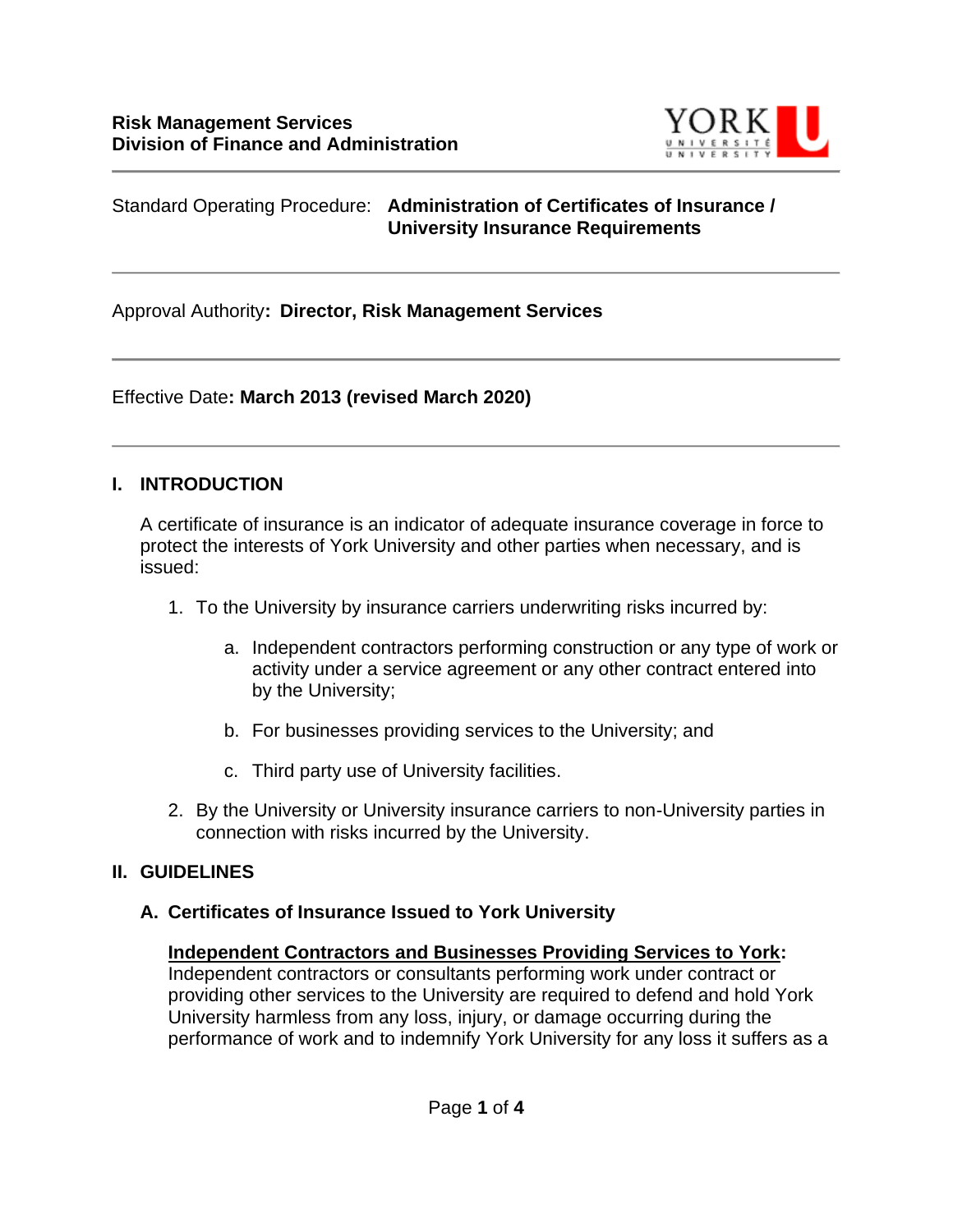result of the negligence of the contractor, consultant, affiliate, or service provider including the employees, agents, and sub-contractors thereof.

Under the terms and conditions of a contract, agreement for services, or other arrangements, the contractor, consultant, vendor, and/or others must be required to show evidence of adequate insurance coverage by furnishing a certificate or certificates of insurance to York University indicating compliance with all requirements.

**Third Party Use of University Facilities:** On occasion, University facilities are rented out to other organizations or groups not affiliated with the University. To avoid unnecessary assumption of liability and protect the interests of the University, it is imperative that prior to agreeing to rent out University facilities, the individual or group renting the facilities has an insurance policy in place and provide a certificate of insurance. Specific limits, terms and conditions of the event should be verified with the Risk Management Services office.

For events such as an academic/research conference being jointly staged by a national organization and York as the host; or, an academic/research conference being co-sponsored or jointly offered by several organizations, one of which is an academic/research department at York, the approval of the Vice-President Academic & Provost or Vice-President Research & innovation is required to be staged as an internal, York University event.

- 1. All Certificates of Insurance issued to York University must:
	- a. **Name York University, its governors, trustees, officers and employees as Additional Insureds but only with respect to liability arising out of the operations of the Named Insured.**
	- b. Provide for thirty (30) days advance written notice to the University of any modification, change, or cancellation of any of the insurance coverages.
- 2. The following are insurance requirements with recommended minimum limits. Exceptions to the insurance limit requirements outlined in this section may be developed by Risk Management Services, in conjunction with responsible University administrators, following risk identification and evaluation. In such situations, it may be determined that little or no risk is involved - in which case the limits may be lowered or the requirement eliminated. Conversely, it may be determined that additional risk is involved - in which case the limits may be raised.
	- a. **Commercial General Liability** (including Personal Injury Liability, Contractual Liability, Owner's and Contractor's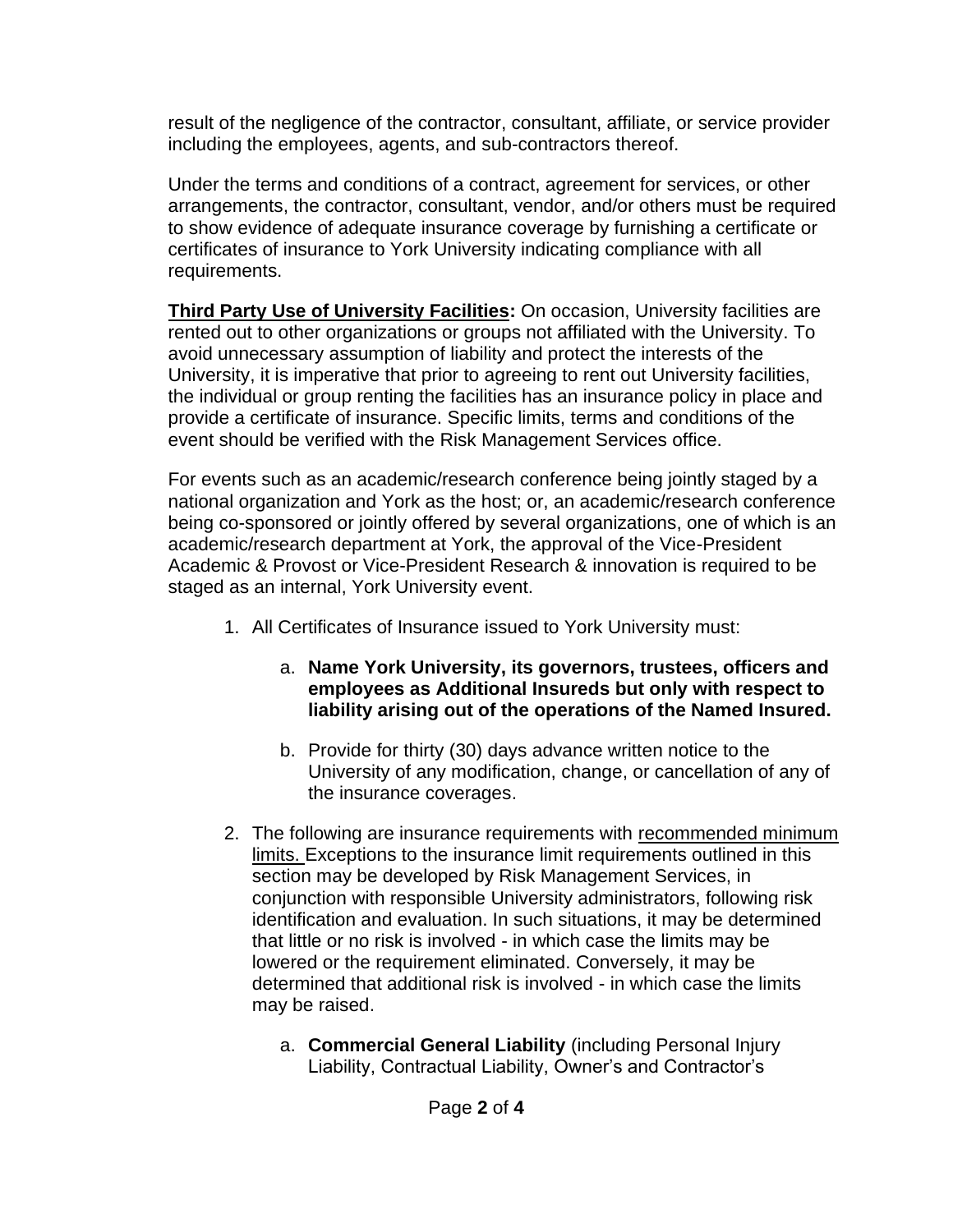Protective Coverage, Products-Completed Operations, Contingent Employers Liability, and Cross-Liability/Severability of Interest) on an occurrence basis, for limits of liability not less than \$2,000,000.00.

*The above such coverage shall be maintained in full force and effect for a period of not less than one year following completion of the contract*.

- b. **Automobile Liability** for Owned, Scheduled, Non-Owned, or Hired Automobiles with a combined single limit of not less than \$2,000,000 per occurrence.
- c. **'All Risk' Property** insurance (including flood and earthquake) covered on a full replacement cost basis.

### **B. Certificates of Insurance Provided by York University**

Proof of York's liability insurance coverage (certificates of insurance) may be required under the following circumstances:

- 1. Students who study off-campus as part of their course requirements;
- 2. University-approved social activities;
- 3. Off-campus research or teaching activities.

Request for certificates of insurance must be submitted in writing to Risk Management Services via email [\(riskmgmt@yorku.ca\)](mailto:riskmgmt@yorku.ca) or online form (available on the Risk Management website). Requests must be submitted to Risk Management at least two weeks before the event, and must include:

- 1. Name and address of the party requesting coverage
- 2. Contact name and number of the certificate holder
- 3. Effective dates and duration of activity
- 4. Description of planned activity (i.e., Student Placement)
- 5. Insurance limits required (include Additional Insured coverage if required)
- 6. Copy of contract, license, permit, memorandum of understanding, and/or purchase order
- 7. Approval by Departmental Chair, Dean's Office (for student events)